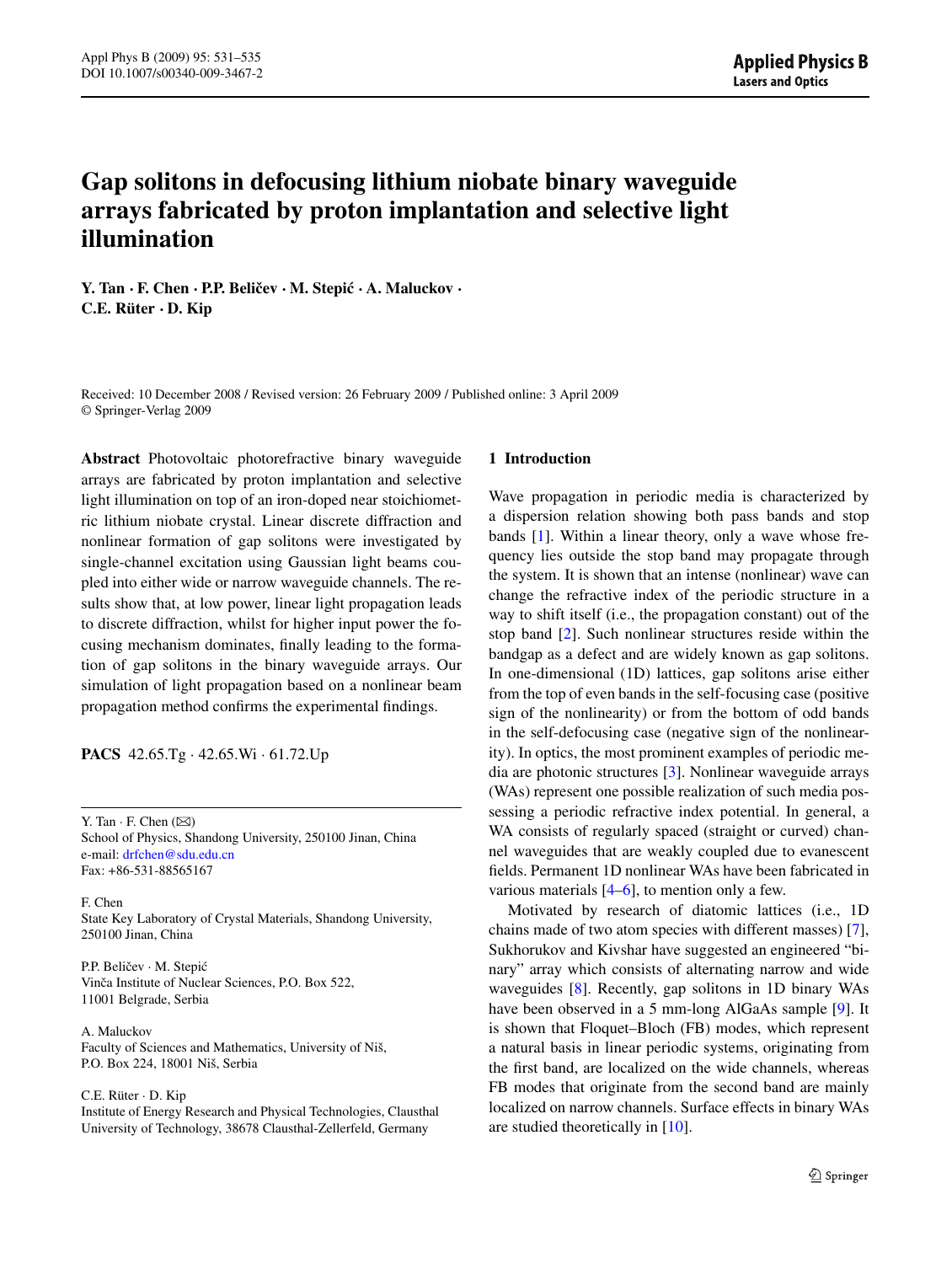In this work, we explore, for the first time to the best of our knowledge, linear and nonlinear light propagation in permanent 1D lithium niobate (LiNbO3*)* binary WAs ex-hibiting a saturable self-defocusing nonlinearity [\[6](#page-4-0)]. The paper is organized as follows. We explain the corresponding fabrication procedure in the next section. After this, the bandgap structure of the binary array is presented and discrete diffraction is investigated. Section [4](#page-2-0) is devoted to nonlinear light propagation, while Sect. [5](#page-3-0) concludes the paper.

#### **2 Fabrication of defocusing binary waveguide arrays**

The *x*-cut near stoichiometric LiNbO<sub>3</sub>(SLN) sample used in this work is doped with 0.03 wt% Fe (Fe:SLN), and cut to pieces with dimensions of  $2(x) \times 5(z) \times 9.8(y)$  mm<sup>3</sup>(the *y*-axis points along the *c*-direction of the crystal). One optically polished facet (with a size of  $5 \times 10$  mm<sup>2</sup>) of the wafer is implanted by protons at an energy of 500 keV and a dose of  $2 \times 10^{16}$  ions/cm<sup>2</sup>, forming a planar waveguide structure, by using an implanter at the Semiconductor Institute of the Chinese Academy of Sciences. Afterwards, to improve the waveguiding properties, the sample is annealed at 400°C for 30 min in air to remove the color centers induced by the implantation. Finally, input and output facets (with sizes of  $2 \times 5$  mm<sup>2</sup>) are polished to allow for coupling light into and out of the sample. The guiding properties (dark mode spectra) of the planar waveguide are characterized by the *m*-line method (with a linearly polarized He–Ne laser, at wavelength of 632.8 nm) by using a prism coupler (Metricon Model 2010 with a rutile prism, refractive index resolution of  $\pm 2 \times 10^{-4}$ ). The waveguides extraordinary refractive index  $(n_e)$  profile is reconstructed from the measured *m*-line spectrum using a reflectivity calculation method (RCM) [[11\]](#page-4-0), and results are shown in Fig. 1.



Fig. 1 Refractive index profile  $n_e$  of a planar waveguide in Fe:SLN produced by 500 keV proton implantation at a dose of  $2 \times 10^{16}$  ions/cm<sup>2</sup>

As one can see, the  $n_e$  profile consists of a typical "well + barrier"-type distribution, which is in agreement with previous work [\[12](#page-4-0), [13\]](#page-4-0). The propagation loss of the sample is determined to be ∼1 dB/cm at 632.8 nm, by measuring scattered light intensity on top of the waveguiding layer versus propagation length.

Figure 2 shows a schematic plot of the WA formation process. A photo mask containing a series of binary stripes is used for selective illumination of the sample surface (i.e., on top of the planar waveguide). The widths of the opaque stripes on the mask are  $d_1 = 2 \mu m$  and  $d_2 = 4 \mu m$  for the narrow and wide structures, respectively. The spacing between the neighboring narrow and wide channels, i.e., the width of the transparent stripes, is  $d_3 = 3$  µm. With this mask, an expanded light beam from a linearly polarized green laser (at wavelength of 532 nm) illuminates the sample. Since Fe:SLN is a self-defocusing material, light will reduce the refractive index of the unprotected regions of the mask, whilst having negligible effects on the unexposed planar waveguide layer. Thus, the protected regions (covered by non-transparent stripe mask patterns) in the surface layer form channel waveguides: longitudinally confined by the original planar waveguide, and laterally confined by the light-induced patterns. In this way, the binary array consists of narrow  $(2 \mu m)$  and wide  $(4 \mu m)$  parallel waveguides with an adjacent spacing of 3 µm. The full period of this binary WA is  $\Lambda = 12$  µm, and the refractive index modulation is ∼0*.*0014 at a wavelength of 632.8 nm. This technique has been successfully used for fabricating reconfigurable channel waveguides and beam splitters in Fe doped LiNbO<sub>3</sub> crystals [[14](#page-4-0), [15](#page-4-0)].

#### **3 Bandgap structure and discrete diffraction**

The theory of light propagation in periodic media possesses a strong mathematical similarity to the theory of electron waves in crystals: light can propagate in form of so-called Floquet–Bloch modes, which are analog to Bloch modes in solid state physics [\[16\]](#page-4-0). Probably the most prominent feature of wave propagation in periodic media is the occurrence of a bandgap structure which can be precisely mea-sured by the prism coupling method; see [\[17](#page-4-0)] and references



**Fig. 2** A schematic plot of the waveguide array formation process. Green light passing an appropriate amplitude mask is used to imprint a transverse modulation on top of the planar waveguide that is formed by ion implantation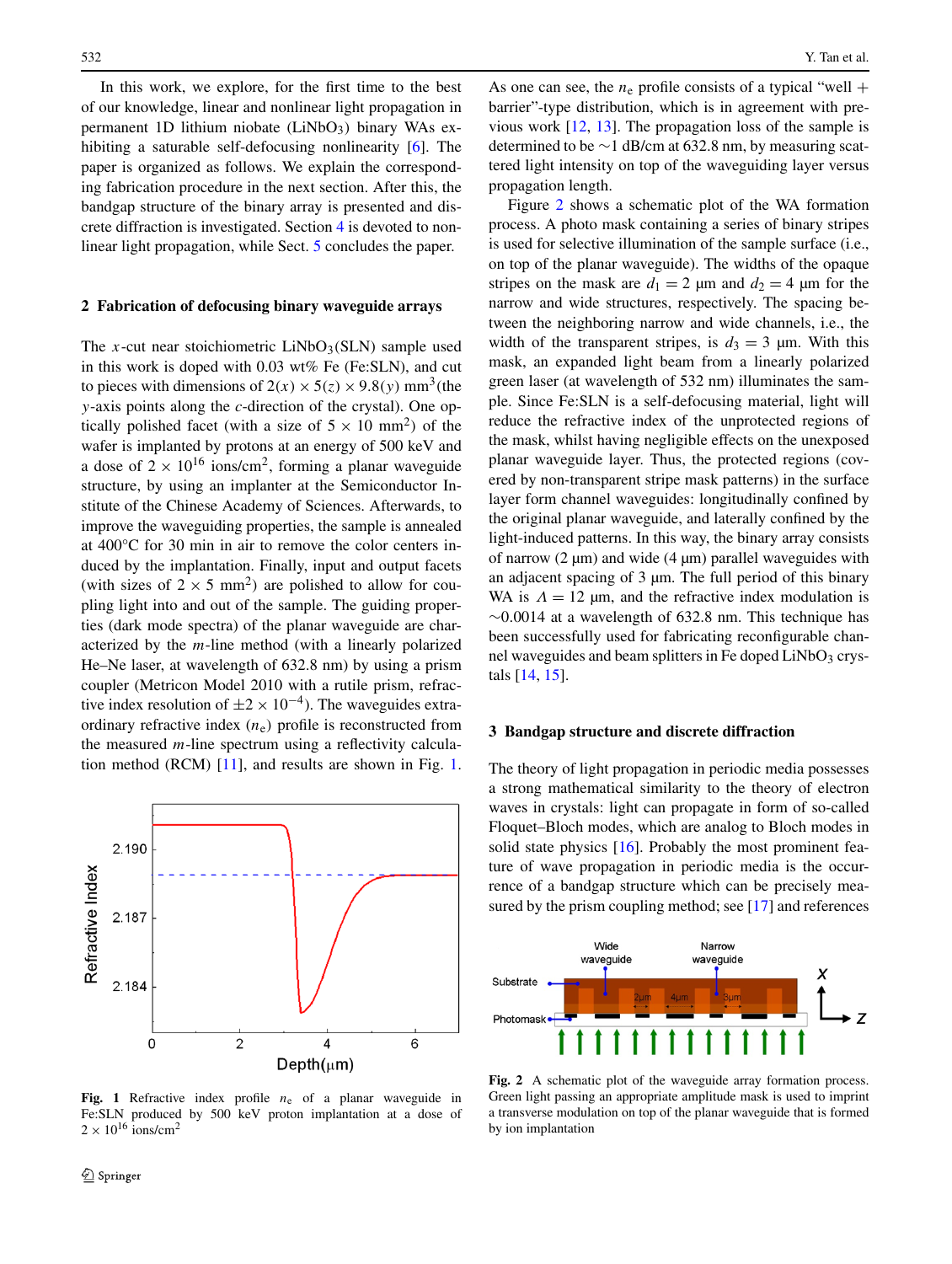<span id="page-2-0"></span>

**Fig. 3** (**a**) Bandgap structure of a binary waveguide array (showing bands 1–4) with  $d_1 = 2 \mu m$ ,  $d_2 = 4 \mu m$ , and  $d_3 = 3 \mu m$ . The arrows point to the two modes whose amplitude structures are shown in (**b**), where the upper example corresponds to Bloch modes of band 1 at  $k_z = \pi/2A$  (light guided predominantly in wide channels), whereas the lower example shows a mode in band 2 at  $k_z = \pi / \Lambda$  (light guided predominantly in narrow channels)



**Fig. 4** A schematic plot of the experimental setup for the waveguide excitation and investigation

therein. According to the general theory of light propagation in periodic media [[1\]](#page-4-0), we obtain a bandgap structure for TEpolarized light in the  $\beta(k_z)$  plane ( $\beta$  being the propagation constant or longitudinal wave vector, and  $k<sub>z</sub>$  being the transverse wave vector), shown in Fig.  $3(a)$ . The two arrows point to the region where modes are excited experimentally by single channel excitation of either broad or narrow channels (please note that, instead of discrete modes corresponding to extended Bloch modes, here we excite a narrow spectrum of modes located around the marked region). The two mode spectra are both located at the bottom of the first two bands. For better illustration, amplitude profiles of the dominating Bloch modes are given in Fig. 3(b), where modes of band 1 are mostly concentrated on the broader channels, while for modes of band 2 amplitude maxima are located on the narrow channels.

Figure 4 shows the schematic plot of the experimental setup. We use a single focused Gaussian beam to excite only one channel. In detail, an extraordinarily polarized light beam from a He–Ne laser at a wavelength of 632.8 nm passes through an adjustable attenuator, by which the beam power can be controlled. Afterwards, this beam is focused by a  $20\times$  microscope objective, and coupled into one channel waveguide (either narrow or wide stripe). After the beam is out-coupled by another  $10\times$  microscope objective, a CCD camera is used to measure the exited light intensity distributions on the endfacet.

When the light beam is normally incident into the waveguide, discrete diffraction of light occurs due to the overlap of the modal distributions of adjacent waveguides. We measure the output intensity of the waveguide modes on the endfacet when a single beam is launched either into the narrow (incident power of 0.4  $\mu$ W) or wide channels (incident power of 0.1  $\mu$ W), as shown in Fig.  $5(c)$  $5(c)$  and  $5(f)$ , respectively (in-coupled powers inside the WA are lower due to Fresnel reflections and the coupling efficiency which is assumed to be ∼50%*)*. To ensure linear light propagation, the output images are taken immediately after the beam is launched into the waveguides (i.e., time parameter  $t = 0$ ). For comparison, in Fig.  $5(b)$  $5(b)$  and  $5(e)$ , we also simulate the corresponding light propagation inside the waveguide arrays using a finite difference beam propagation method (FD-BPM) for the two cases  $[18]$  $[18]$ . Here the parameters used in the simulation are exactly related to experimental ones. As one can see, the simulation results are in fairly good agreement with the experimental data. One may note that the narrow waveguide excitation shows stronger diffraction compared to the case of wide channel excitation. From the discrete diffraction spectra, coupling constants  $\kappa = \pi/2L_0$ (with  $L_0$  being the coupling length) of  $\kappa_{\text{narrow}} = 3.0 \text{ mm}^{-1}$ and  $\kappa_{\text{wide}} = 12.8 \text{ mm}^{-1}$  can be obtained. This behavior is expected, as the wider channels allow for stronger guiding of light (i.e., they possess a higher effective refractive index of the respective Bloch modes), which, in turn, results in smaller evanescent fields and thus smaller overlapping with adjacent channels. These findings are in full agreement with the band structure given Fig.  $3(a)$ . For example, in the first two bands the curvature  $\partial^2 \beta / \partial k_z^2$ , which is a measure of diffraction, is larger for modes guided in narrow channels (band 2,  $\pi/2\Lambda < k_z < \pi/\Lambda$ ) then for light guided in wide ones (band 1,  $0 < k_z < \pi/2\Lambda$ ).

## **4 Gap solitons**

We investigate nonlinear light propagation and formation of gap solitons by monitoring the time evolution of output light distributions on the endfacet, for excitation of narrow and wide channels, respectively. In both cases, after a certain time, focusing (narrowing) of the light beams is observed, which is due to the negative (defocusing) nonlin-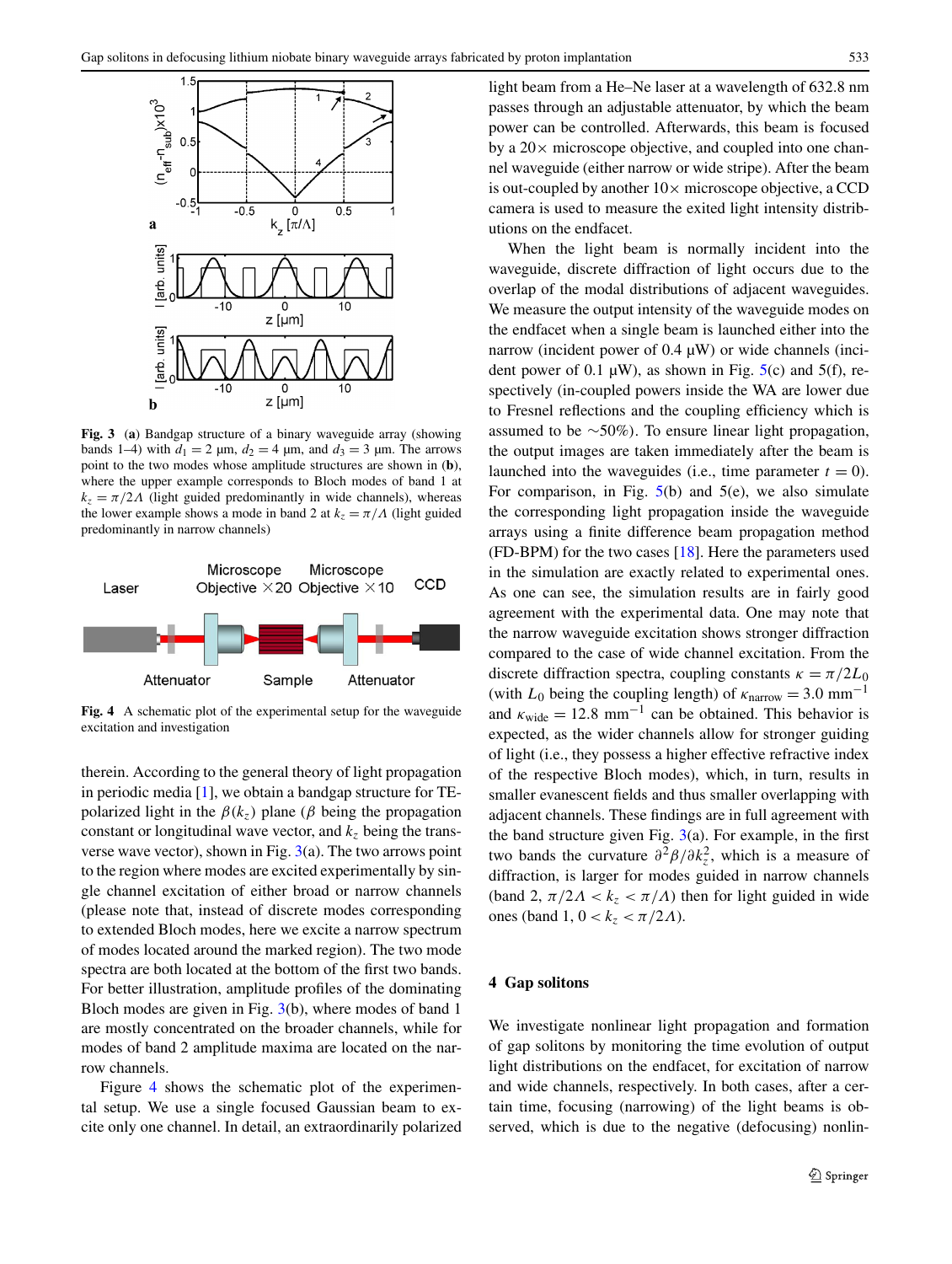<span id="page-3-0"></span>

**Fig. 5** Experimental and simulation results showing discrete diffraction for linear excitation of the binary WA: (**a**) and (**d**) are input Gaussian beams; (**b**) and (**e**) show beam propagation inside the binary array; (**c**) and (**f**) provide output images of waveguide modal distributions for narrow and wide channel excitations, respectively

earity. We may assume a temporal dependence of refractive index change of the form  $\Delta n(t) = \Delta n_0[1 - \exp(-t/\tau)],$ where  $\Delta n_0$  is the saturated (maximum) index change and  $\tau$ is the (Maxwell) time constant that is inversely proportional to the in-coupled power. Figures  $6(a)$  and  $6(b)$  depict the optical intensity distribution of the output light for narrow and wide waveguide excitations, respectively. As one can see, in case of a beam launched into the narrow waveguide, after  $t = 5$  min, obvious self-trapping can be observed (green line). After  $t = 20$  min, a gap soliton is formed (red line), in which the light propagates in a non-diffractive way. However, when a wide channel is excited in Fig. 6(b), a gap soliton is formed already after  $t = 4$  min (red line). Taking into account the lower input power used in this case as well as the shorter formation time, a gap soliton is obviously formed for smaller nonlinearity when compared to the case



**Fig. 6** Optical intensity distribution of the output light for (**a**) narrow and (**b**) wide channel excitations. *Blue lines* denote linear discrete diffraction; *green line* shows intermediate focusing case; *red lines* present gap soliton formation. *The grey staggered line* illustrates the refractive index profile

of narrow-channel excitation. This result is expected, as the light excited in narrow channels shows significantly stronger diffraction, which may be thus compensated by larger nonlinearities. We noticed that, in both cases, the soliton structures do not change for at least 1 hour. Compared with the time of soliton formation, it is reasonable to conclude that the formed structures are stationary stable solitons.

We also use FD-BPM to simulate the nonlinear light propagation in the above two configurations. Figure [7](#page-4-0) shows the comparison of simulated light propagation and measured output modal profiles when the gap solitons are formed for narrow (Fig.  $7(a-c)$  $7(a-c)$ ) and wide (Fig.  $7(d-f)$  $7(d-f)$ ) waveguide channel excitation. Obviously, the numerical simulations confirm the experimental results in a fairly good manner.

## **5 Conclusion**

We report on the fabrication of 1D binary channel waveguide arrays in Fe:SLN crystals by using proton implantation com-